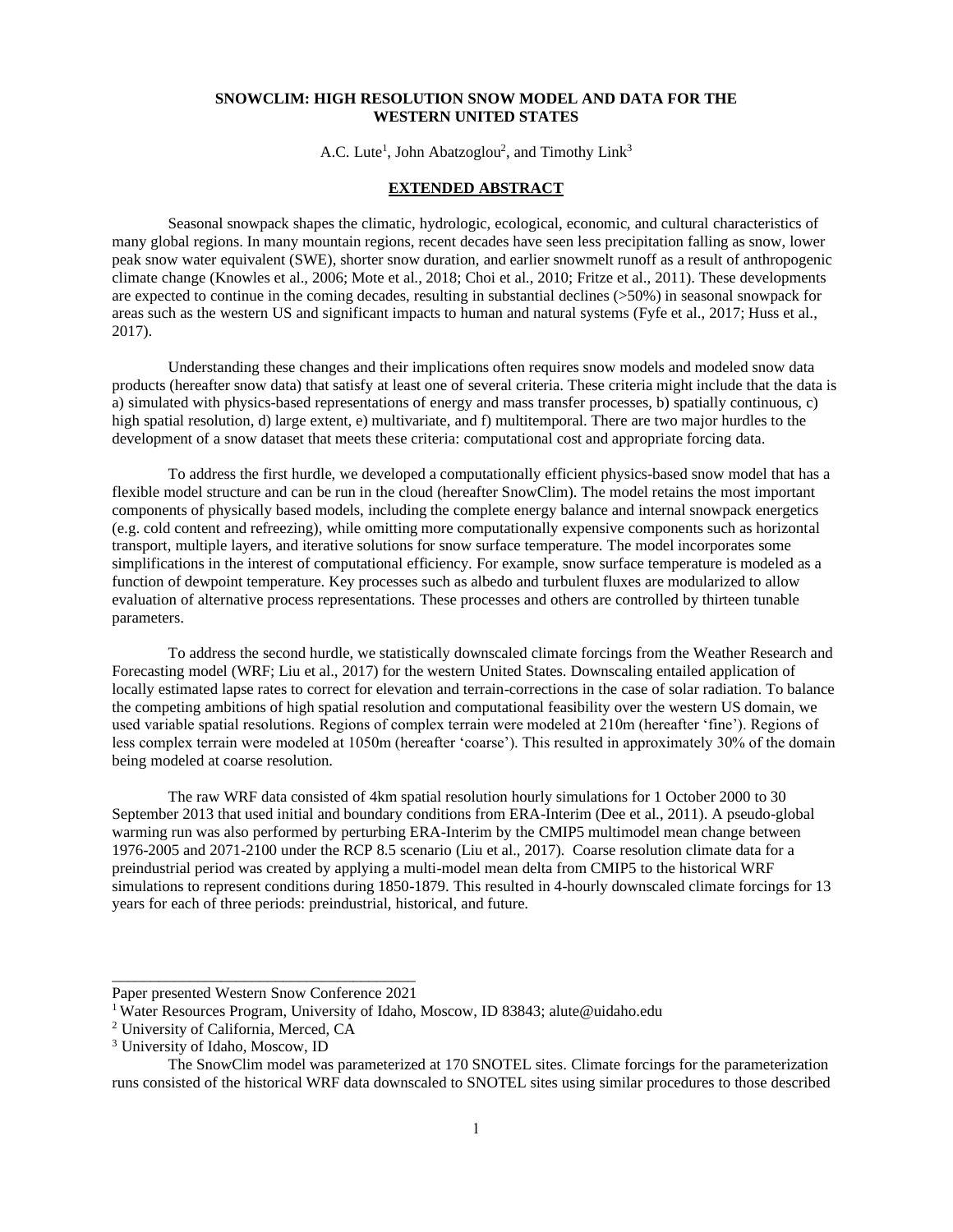above. Parameterization entailed running the model for each possible combination of parameters. Model performance was assessed using the mean absolute percent error (MAPE) of annual maximum SWE (maxswe), the MAPE of annual snow duration, and the root mean squared error (RMSE) of daily SWE at each site. Snow duration was defined as the duration (in days) of the longest period of consecutive days with SWE > 0. RMSE was computed when observed SWE exceeded 10mm. The optimal parameter set was selected using Pareto preference ordering (Khu and Madsen, 2005) based on the median of each statistic across stations. The parameterization selected a single best parameter set which had station median MAPE of max SWE, MAPE of snow duration, and daily RMSE of 15.5%, 8.86%, and 62.2mm, respectively (spatial structure of errors is shown in Figure 1).



Figure 1. a) Mean percent error in maximum SWE at SNOTEL sites and b) mean percent error in snow duration at SNOTEL sites for the model parameterization selected by Pareto preference ordering



Figure 2. For an area of the Sawtooth Mountains in Central Idaho, a) terrain elevation (m), b) average historical SWE in the month of April as modeled by WRF at 4km resolution, and c) average historical April SWE (mm) as modeled by SnowClim at 210m/1050m resolution. The color scale is the same for b) and c).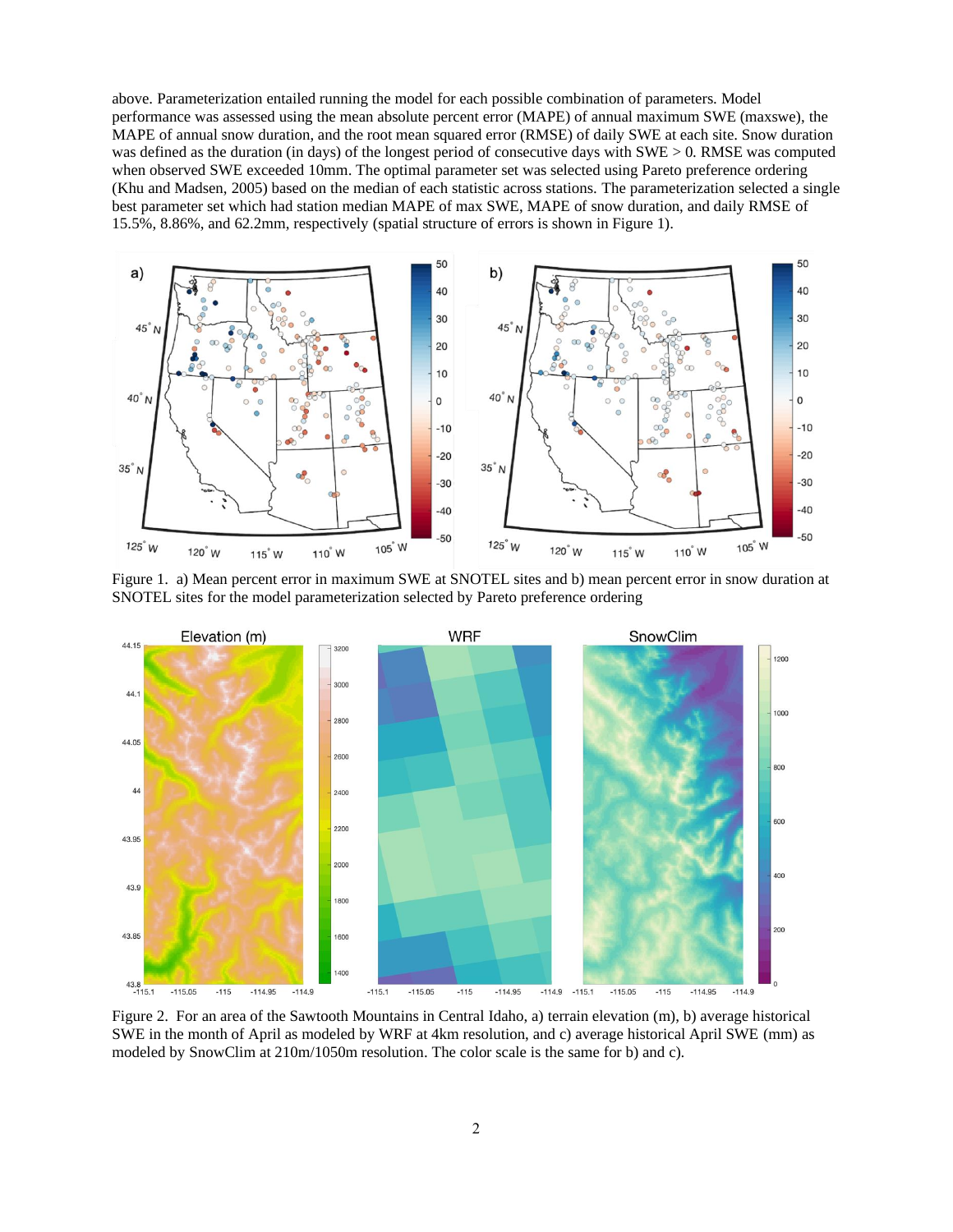The SnowClim model was applied to the western US using the parameterization identified above, a temporal resolution of 4 hours, and a variable spatial resolution. Here, we define the western US as the continental US west of 104°W. The model was run in parallel on a high-performance computer with 34 cores. The computation time was approximately 3.5 days per time period (e.g. historical). The SnowClim model resolves the effects of topography on snowpack with much more detail than currently available large-extent snow datasets such as WRF (Figure 2).

Downscaled climate forcings and snow model outputs were aggregated to monthly and annual climatologies for each of the three time periods (preindustrial, historical, and future) to create the SnowClim dataset (Table 1). These data will be made publicly accessible on the CUAHSI HydroShare website [\(https://www.hydroshare.org\)](https://www.hydroshare.org/) in the coming months. In addition, the SnowClim model code will be hosted on HydroShare where it can be run in the cloud using MATLAB online. Additional data is available upon request.

| <b>Climate Data</b>                      | <b>Snow Data</b>                                           |
|------------------------------------------|------------------------------------------------------------|
| Monthly temperature (min, max, and mean) | <b>Monthly SWE</b>                                         |
| Monthly precipitation                    | Monthly depth                                              |
| Monthly solar radiation                  | Monthly snow cover days                                    |
| Monthly dewpoint temperature             | Monthly snowfall                                           |
| Annual number of freeze/thaw cycles      | Annual size and date of maximum SWE                        |
|                                          | Annual size and date of largest snowfall event             |
|                                          | Annual snow duration                                       |
|                                          | Date of first and last snow                                |
|                                          | Number of days without snow between first and last<br>snow |

Table 1. Summary climate and snow variables included in the SnowClim dataset

Given its high spatial resolution, large extent, and physics basis, we anticipate that the SnowClim dataset will enable unprecedented analyses of changing hydroclimate and its implications for human and natural systems. At present we are aware of projects in a range of disciplines including glaciology, wildlife, and agriculture that are interested in using this data. We expect it to be particularly useful to species distribution modeling since it provides compatible, high resolution climate data as well. The relatively short run time of the model compared to other physics based snow models may prove useful in modeling snow in other global areas. Going forward, further model evaluation is needed at elevations below where SNOTELs are typically located and we may consider incorporating additional processes such as interactions with vegetation and the effect of aerosol deposition on snow albedo. (KEYWORDS: Snow modeling, climate change, gridded data)

## **REFERENCES**

Choi, G., Robinson, D. A., & Kang, S. 2010. Changing Northern Hemisphere Snow Seasons. *Journal of Climate*, *23*(19), 5305–5310[. https://doi.org/10.1175/2010JCLI3644.1](https://doi.org/10.1175/2010JCLI3644.1)

Dee, D. P., Uppala, S. M., Simmons, A. J., Berrisford, P., Poli, P., Kobayashi, S., … Vitart, F. 2011. The ERA-Interim reanalysis: Configuration and performance of the data assimilation system. *Quarterly Journal of the Royal Meteorological Society*, *137*(656), 553–597[. https://doi.org/10.1002/qj.828](https://doi.org/10.1002/qj.828)

Fritze, H., Stewart, I. T., & Pebesma, E. 2011. Shifts in Western North American Snowmelt Runoff Regimes for the Recent Warm Decades. *Journal of Hydrometeorology*, *12*(5), 989–1006[. https://doi.org/10.1175/2011JHM1360.1](https://doi.org/10.1175/2011JHM1360.1)